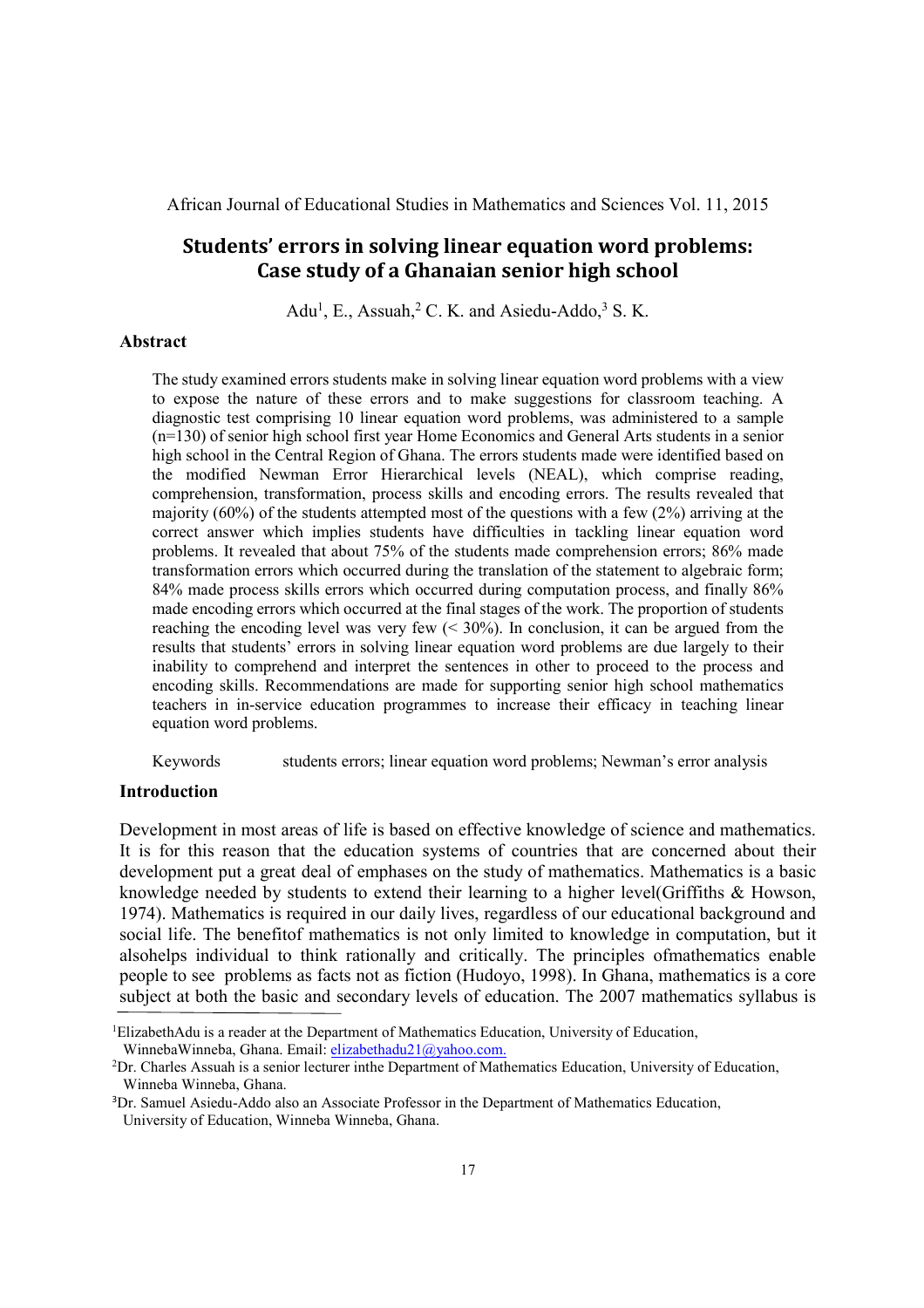E. Adu, C. K. Assuah, & S. K. Asiedu-Addo

based on the premise that all students could read mathematics and that all need to learn it(Ministry of Education, 2007).

The National Council of Teachers of Mathematics(2000), has emphasized the goal of mathematics education reformis to produce students who are skilled in resolving problems, in addition to fostering attitudes, interests and ahigh motivation towards mathematics. Students should be exposed to skills in interpreting problems, planningsolutions strategy, implementation of plan and rechecking of answers. In order for the students to thinkmathematically, students should be exposed to various strategies of problem solving by doing each step carefully,and systematically.

Despite the importance of mathematics, many people have a problem in mathematics especially algebra. Algebra is one of the major content domains covered to promote the acquisition of mathematical knowledge and skills in school mathematics. Algebrais introduced at the junior high school level and continued through to senior high school and tertiary level.At the junior high school, algebra covers topics such as algebraic expressions, linear equations, relations, mapping and functions(Ministry of Education, 2007). At the senior high school algebra is taught to all students as core mathematics(Ministry of Education, 2010). According to the mathematics curriculum, the concepts of algebra are to help students establish the relationship between numbers and their usage in real life. In the domain of mathematics, algebra focuses on generalization and interpretation of patterns and relationships. The knowledge of algebra is so important that its utility is needed by everyone. Despite its importancenot all students at the junior high school level can cope with formal algebra (Martin et al., 1994).

Problems that arise within the education system are very complex, including the problems associated with mathematics. Problem solving, as used in mathematics education literature, refers to the process wherein students encounter a problem – a question for which they have no immediately apparent resolution, nor an algorithm that they can directly apply to get an answer(Schoenfeld, 1992). They must then read the problem carefully, analyze it for whatever information it has, and examine their own mathematical knowledge to see if they can come up with a strategy that will help them find a solution. Problem solving according to Stenberg (2003) is a mental process that involves the discovering, analyzing and solving problems. Several approaches to problem solving could be employed but discussion method whereby students are free to share ideas among themselves could be said to be the best since it creates a room for conscientious building to solve the problem on board.

Verschaffel, Greer and De Corte (2000) defined word problems as 'textual descriptions of situations assumed to be comprehensive to the reader, within which mathematical questions can be contextualized' (p. ix). They also stress that word problems 'provide, in convenient form, a possible link between the abstractions of pure mathematics and its applications to the real-world phenomena' (p. ix). According to Palm (2009), mathematical word problems include pure mathematical tasks ''dressed' up in a real-world situation that require students to 'undress' these tasks and solve them' (p. 60).

Problems in mathematics textbooks can be put into two general categories (I) in text problems, which are contained in the text part, and exercise problems, which are located in the exercises of all kinds in the textbooks(Lianghuo & Yan, 2000).Several other perspectives are employed to classify problems, but in this study only the contextual or linear equation word problems in one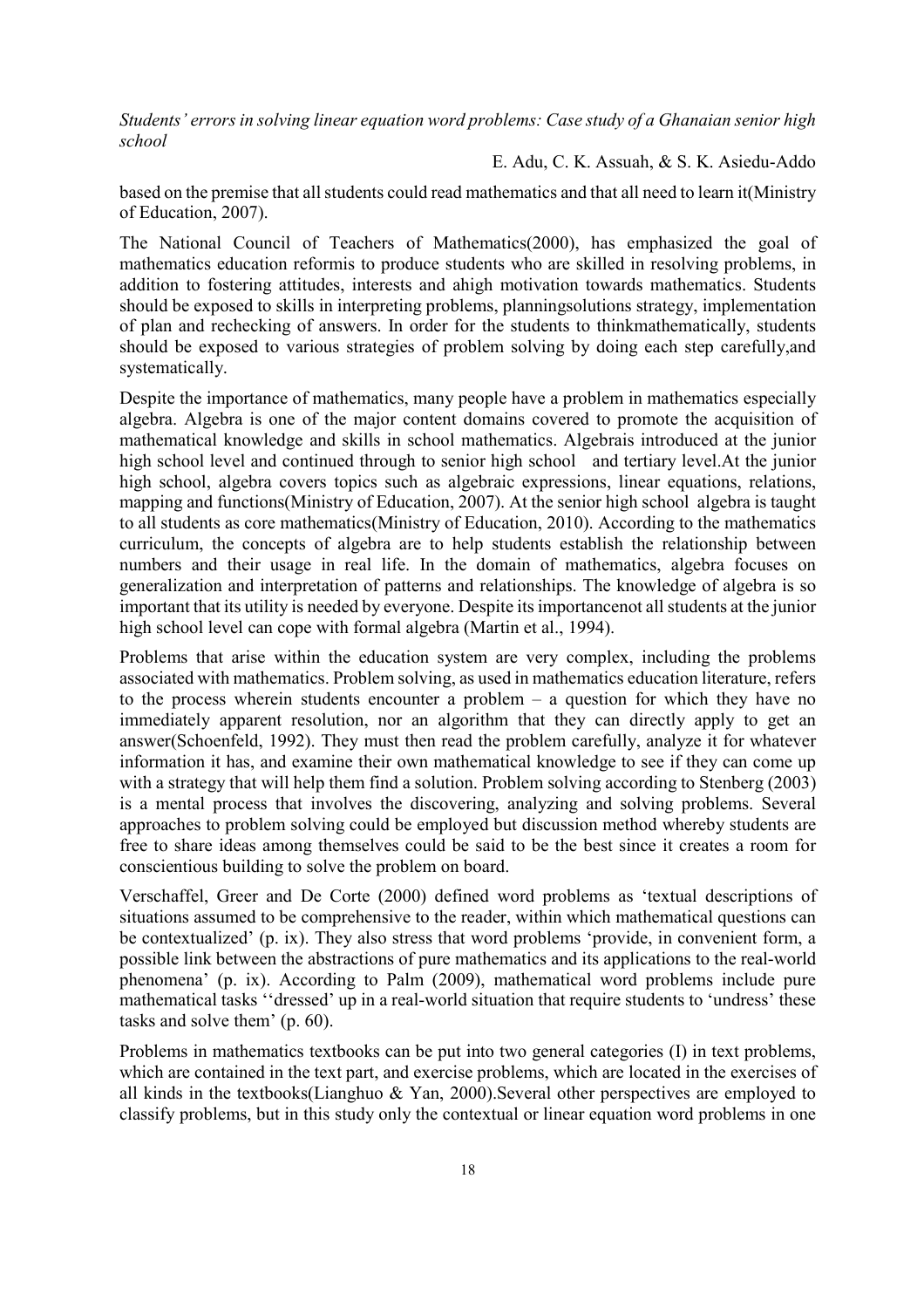variable was considered. This word problem in one variable is translated into the standard problems and solve. The standard problems which are taught to students before word problem is taught are defined as tasks or exercises in linear equation problems in one variable presented without words or with very few words stating the mathematical task involved. Contextual or word problems, on the other hand, are those linear equation tasks or exercises presented largely or wholly using words to describe the mathematical task involved. Box 1 shows examples of standard and contextual linear equation problems involving equations in one variable.

| Find x if $\frac{1}{2}x - \frac{1}{2}(30 - x) = 5$ | The sum of two numbers is 30. The difference<br>between $\frac{1}{2}$ of one of the numbers and 1/3 of the<br>other is 5. Find the two numbers |
|----------------------------------------------------|------------------------------------------------------------------------------------------------------------------------------------------------|
| Standard linear equation problems                  | Contextual linear equation problems                                                                                                            |

#### **Box 1**

'Linear equation word problems',as it has been said earlier, is a topic that Ghanaiansenior high school students learn at the junior high school level. Objective 2.4.1 of the junior high school syllabus, requires that students are taught how to solve linear equations using three methods – graphs, flag diagrams and balancing methods – as well as translate linear equations word problems into standard linear equations and solve them(Ministry of Education, 2012). Project reports in the Department of mathematics indicate that though the students are supposed to be taught LEWPs in the junior high school, many of them reach the senior high school without a good grasp of the basic concepts and skills for solving standard and contextual linear equation problems (Adu, 2013; Issaku, 2012).

In 2007, 2011, 2012, the Basic Education Certificate Examination (BECE) mathematics chief examiner report indicated that students who wrote the paper were not able to read and understand mathematical problems; most of them were not able to write the mathematical equation from the word problem given; and very few made reasonable attempt at linear word problems(West Africa Examination Council, 2007, 2011, 2012). In this question,the candidates have inability to read and understand the problem. With the weak background in solving word problems from the junior high school, many senior high school students' across the country find difficulty to solve algebraic equations word problem. The Chief Examiner's report for West Africa Senior Secondary Certificate Examination (2008, 2011, 2012, 2013), indicated that candidates lacked common sense which leads to lack of appreciation for answers as part of students' weaknesses. In addition, the report stated that most candidates had problems with solving word problems (West Africa Examination Council, 2008, 2011, 2012, 2013). The report shows that these difficulties in solving algebraic problems are common practice across the whole country.

It was therefore not a surprise when during my internship in one senior high school the researcher observed that many students could not solve standard and contextualized linear equation problems (Adu, 2013). The researcher found that many students in Form 2 were struggling to cope with learning algebra. The researcher realized that the students generally were unable to translate word problems into algebraic form or cannot express mathematical statements into symbolic or algebraic forms. The researcher observed that they had a good arithmetic background and could solve problems using lengthy arithmetic procedures that they came up with themselves, but were hesitant to use algebraic methods. Also the Ghanaian students who participated in the 2003 Trends in International Mathematics and Science Study (TIMSS) performed poorly because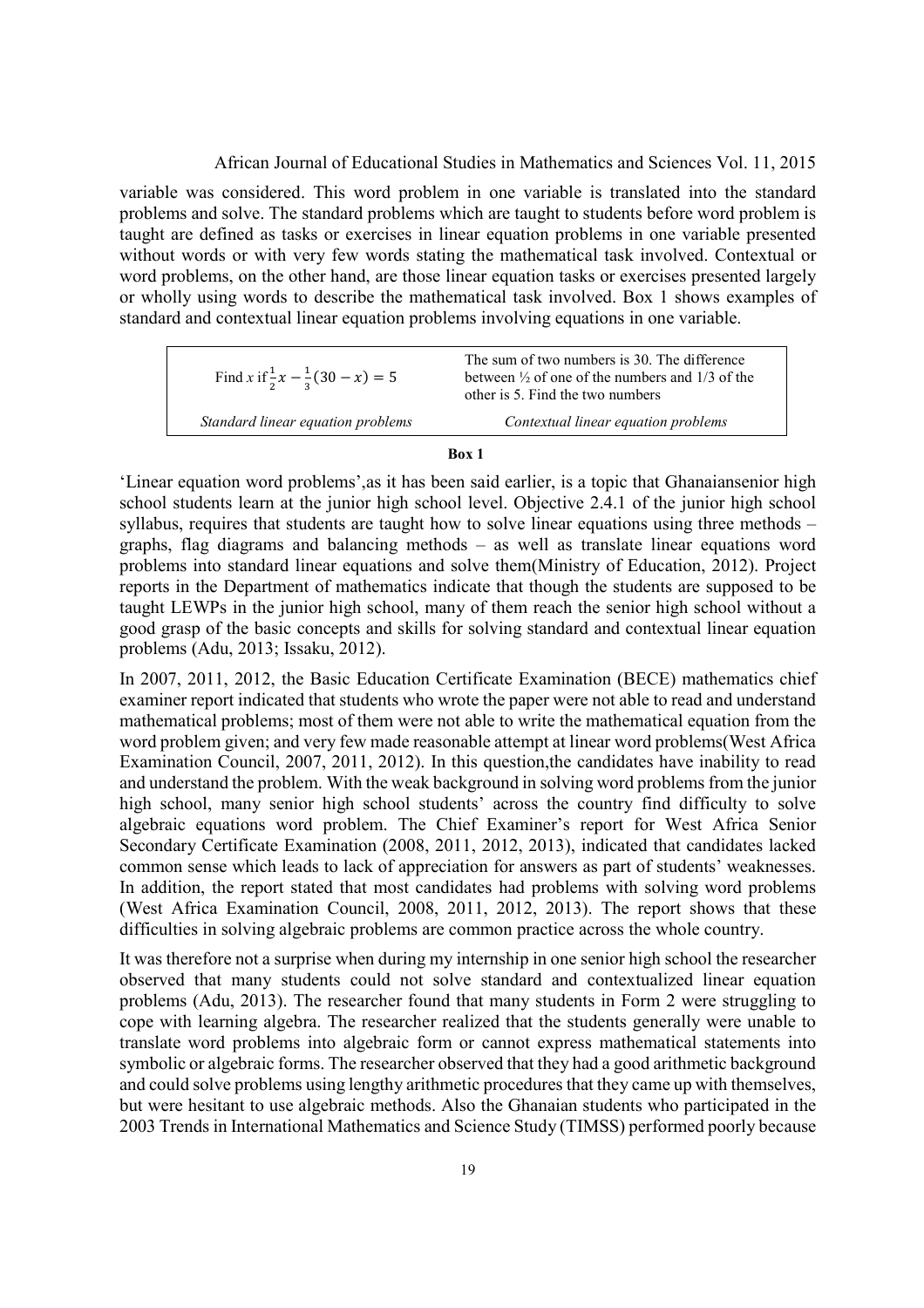E. Adu, C. K. Assuah, & S. K. Asiedu-Addo

of their weak problem solving abilities and their inability to comprehend the language of test(Anamuah-Mensah & Mereku, 2005).

Another way of trying to find out what makes algebraic word problems difficult is to identify the kinds of errors students commonly make in word problems and then investigate the reasons for these errors. Booth's (1984), study followed this approach to find out what makes Algebra difficult, identified the kinds of errors students commonly make in algebra and then investigated the reasons for these errors. Booth (1984)interviewed different students who were making these errors and found that many of their difficulties could be traced to the students' own wrong ideas or misconceptions.

Translational errors have been identified throughout a variety of equation writing tasks as one of the errors students make in solving word problems (Clement, Narode, & Rosnick, 1981). The research of Intanku(2003), Norasiah (2002)and Roslina (1997)agreed that students always make error in understanding the terms used since themathematical terminology is being ignored. It is argued that word problems have traditionally been the nemesis of many algebra students. The primary source of difficulty for students in solving algebraic word problems is translating the story into appropriate algebraic expressions (Bishop, Filloy, & Puig, 2008; Mayer, 1982). They stated that to solve word problems it involves a triple process: assigning variables, noting constants, and representing relationships among variables.

The study of Norasiah(2002) andRahim (1997) found out that, problematic students failed to translate mathematical problems into mathematical form and also having problemunderstanding the special terms in mathematics. This failure may be caused by lack of emphasis by teachers on understanding the language of mathematics and the skills needed by the students. This may also result from the failure or inability of teachers to ensure that every student master the basic skills before moving to new topics.

# **Conceptual Framework**

The conceptual framework that is used in this study for identifying students' errors in solving linear equation word problems is based on Newman Error Hierarchical Model. The modelof error investigation proposed by Newman (1977)has proved to be a reliable model for mathematics teachers. Also several researchers such as Allan, 2005, 2010; Casey, 1978; Clarkson, 1980; Effandi, Ibrahim, and Siti, 2010 agreed that the model was reliable.This model has the hierarchy that classifies types of error based on the problem solving level done by students. Newman (1977, 1983), defined five specific literacy and numeracy skills as crucial to performance on mathematical word problems: reading, comprehension, transformation, process skills, and encoding. Newman's Error Analysis (NEA) provided a framework for considering the reasons that underlay the difficulties students experienced with mathematical word problems and a process that assisted teachers to determine where misunderstandings occurred. NEA also provided directions for where teachers could target effective teaching strategies to overcome them. Newman used the word "hierarchy" because she reasoned that failure at any level of theabove sequence prevents problem solvers from obtaining satisfactory solutions (unless bychance they arrive at correct solutions by faulty reasoning).According to Newman (1977, 1983), a person wishing to obtain a correct solution to a one step word problem such as, "The marked price of a book was \$20. However, at a sale, 20% discount was given. How much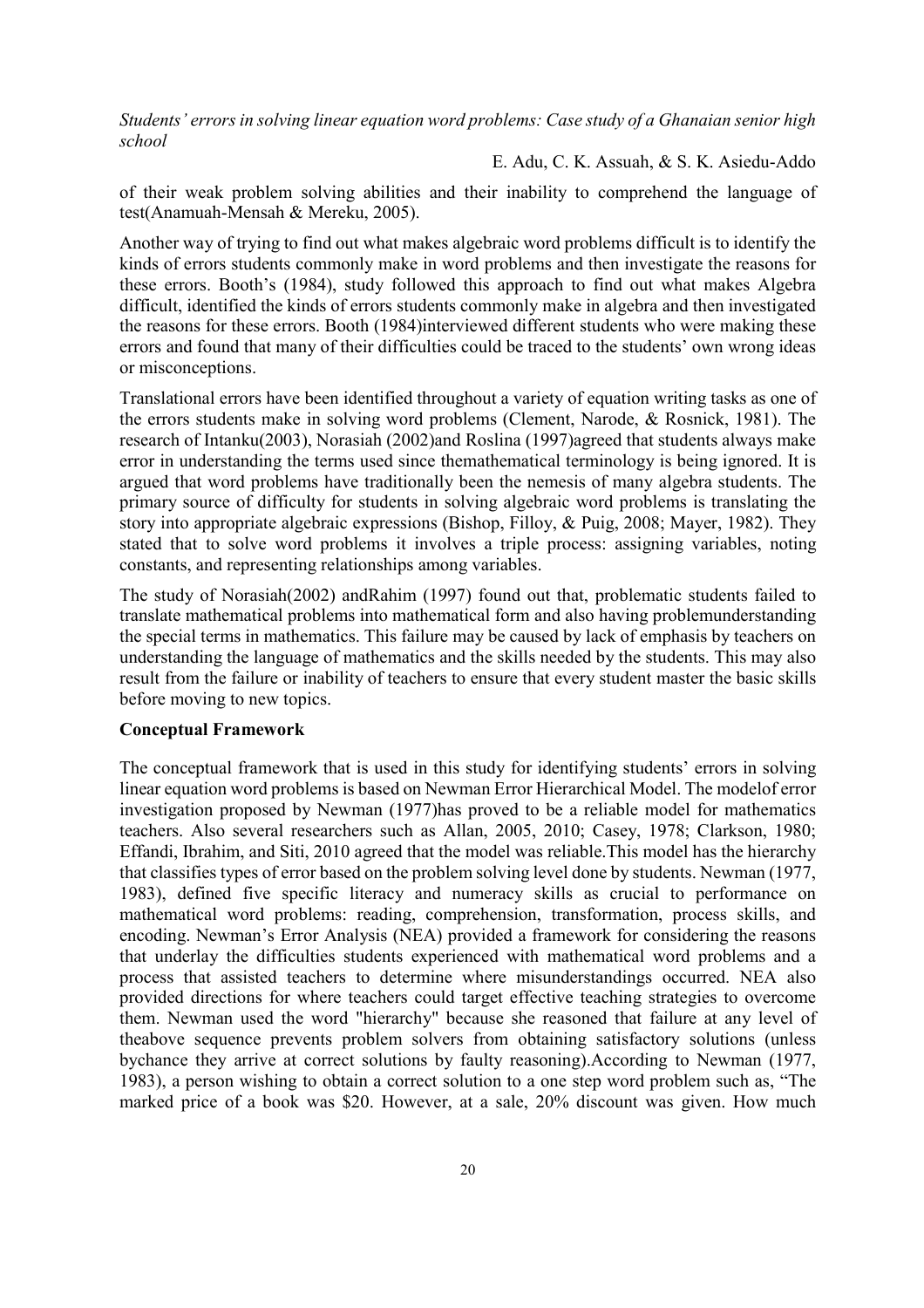African Journal of Educational Studies in Mathematics and Sciences Vol. 11, 2015 discount was this?" must ultimately proceed according tothe hierarchical levels. Clements (1980) illustrated the Newman technique with the diagram shown in Figure 1



**Figure 1 The Newman hierarchy of error causes(Source: Clements, 1980, p. 4)** 

In summary, it is the aim of the researcher to use diagnostic test to investigate the errors students make in solving linear equation word problems. The objectives of the study are to determine

- i. how knowledgeable senior high school students are in solving linear equation word problems.
- ii. the errors senior high school students make in solving linear equation word problems.

# **Methodology**

The study used the descriptive survey design to explore and describe senior high school students' ability to solve linear equation word problems as well as errors they make with such problems. The study involved a purposive sample of 130 Home Economics and General Arts first year students in a senior high school in the Central Region of Ghana. A forty-minute diagnostic test comprising 10 items on LEWPs were administered to the students' to determine their ability to solve, and errors they make in solving LEWPs. The test papers were scored using a marking scheme based on the modified Newman Error Hierarchical levels (NEAL), which comprise reading, comprehension, transformation, process skills and encoding errors.In the test, the students were required to demonstrate four to five of the following skills in solving word problems.

- i. Defining variables
- ii. Writing correct mathematical expression
- iii. Multiplying through by LCM to clear fractions (if any)
- iv. Opening of brackets (if any)
- v. Correct grouping of like terms
- vi. Dividing through (if any)
- vii. Finding the value of the variable
- viii. Substituting the value of the variable into the equation to obtain correct answer only.

The items were thus scored out of five (5) to eight (8) using a marking scheme based on the modified Newman Error Hierarchical levels (NEAL)and the students' errors and difficulties were identified. The items were grouped into three categories: Integer problems (items 1, 2, 4,and 10),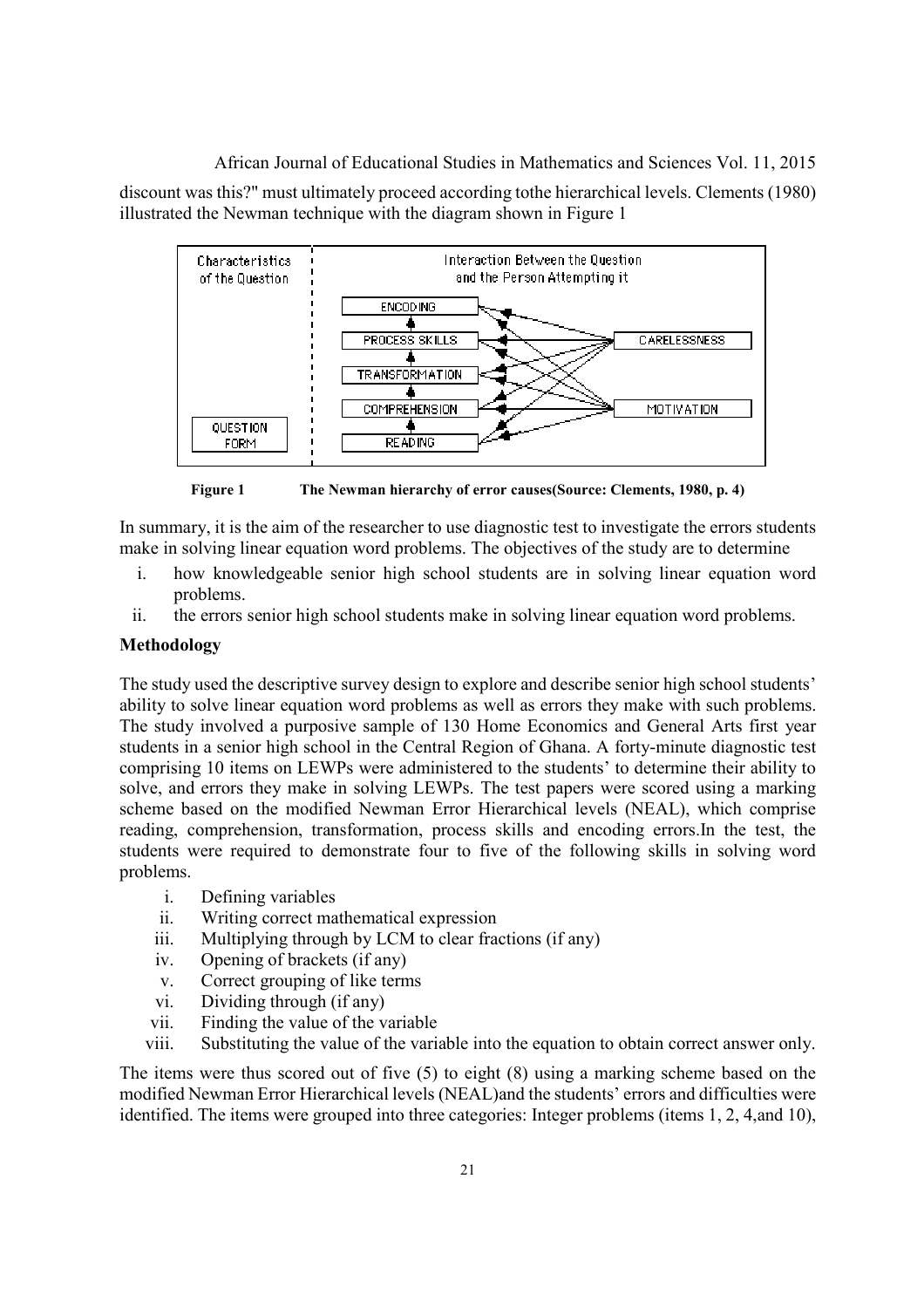# E. Adu, C. K. Assuah, & S. K. Asiedu-Addo

Age problems (items 5, 6 and 7) and Fraction problems (items 3, 8 and 9). Under each category the items were discussed with reference to the modified Newman Error Hierarchical level, which comprise Reading, Comprehension, Transformation, Process skills and Encoding errors. Even though Newman's error hierarchical model has five levels the researcher used four levels. Table 3 shows how the skills in solving linear equation word problems (LEWPs) were categorized under the modified Newman Error Model.

|  | Table 1 | Description of skills and their categories under the modified Newman Error Model |  |
|--|---------|----------------------------------------------------------------------------------|--|
|--|---------|----------------------------------------------------------------------------------|--|

| ia             |                                                                                            | <b>Newman's Error Levels</b> |
|----------------|--------------------------------------------------------------------------------------------|------------------------------|
| $\mathbf{1}$ . | Defining variables                                                                         | Reading and comprehension    |
| ii.            | Writing correct mathematical expression                                                    | Transformation               |
| iii.           | Multiplying through by LCM to clear<br>fractions (if any)                                  |                              |
| iv.            | Opening of brackets (if any)                                                               | Process skills               |
| V.             | Correct grouping of like terms                                                             |                              |
| vi.            | Dividing through (if any)                                                                  |                              |
| vii.           | Finding the value of the variable                                                          |                              |
| viii.          | Substituting the value of the variable into<br>the equation to obtain correct answer only. | Encoding                     |

In this study as shown in Table 1, the researcher categorized 'reading and comprehension' only as 'comprehension' because if a student is able to comprehend, then most possibly he or she can read.The data were analyzed and presented largely using narrative and descriptive statistics.

### **Results**

# *Research Question 1: How knowledgeable are senior high school students in solving word problems involving linear equations?*

As indicated above, the students were given a diagnostic test, on questions based on what they knew about, and could do on, linear equations.Table 2 shows the distribution of students who attempted some of the test items and the number who actually got those items correct.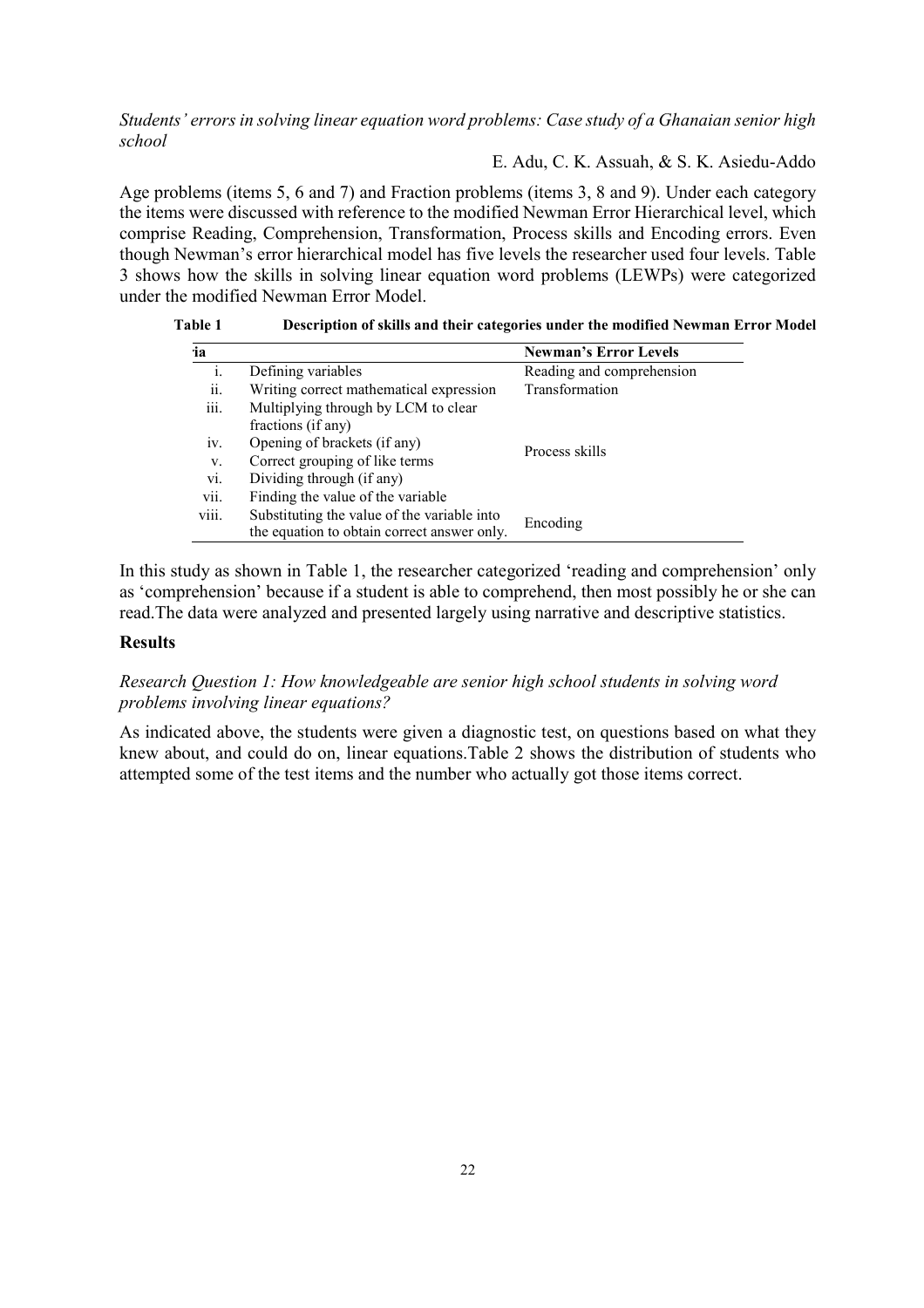| Table 2 Distribution of studentswho attemptedtest items and those who answered them correctly |  |  |  |  |  |  |
|-----------------------------------------------------------------------------------------------|--|--|--|--|--|--|
|-----------------------------------------------------------------------------------------------|--|--|--|--|--|--|

|                |                                                                                                                                                                    |        | Attempted Items<br>$(N=130)$ | Answered Items<br>Correctly( $N=130$ ) |              |
|----------------|--------------------------------------------------------------------------------------------------------------------------------------------------------------------|--------|------------------------------|----------------------------------------|--------------|
|                | Items                                                                                                                                                              | Number | Percent                      | Number                                 | Percent      |
| 1              | Twice a number decreased by 22 is 48. Find the number.                                                                                                             | 121    | 93.1                         | 5                                      | 3.8          |
| $\mathfrak{D}$ | Seven times a number is 36 less than 10 times the number.<br>Find the number.                                                                                      | 120    | 92.3                         | 2                                      | 1.5          |
| 3              | In a class of 42 students, the number of boys is $2/5$ of the<br>girls. Find the number of boys and girls in the class.                                            | 96     | 73.8                         | 3                                      | 2.3          |
| 4              | The sum of two consecutive even numbers is 38. Find the<br>numbers.                                                                                                | 66     | 50.8                         | $\mathbf{0}$                           | $\mathbf{0}$ |
| 5              | My mother is 12 years more than twice my age. After 8<br>years, my mother's age will be 20 years less than three<br>times my age. Find my age and my mother's age. | 68     | 52.3                         | $\theta$                               | $\theta$     |
| 9              | Kwesi, Ama and Adwoa shared GH¢720.00. Ama received<br>twice as much as Adwoa and Kwesi received three times as<br>much as Ama. How much did each received.        | 35     | 26.9                         | 2                                      | 1.5          |
| 10             | The length of a rectangle is 10 m more than its breadth. If<br>the perimeter of rectangle is 80 m, find the dimensions of<br>the rectangle.                        | 48     | 36.9                         | 2                                      | 1.5          |

From Table 2 it can be seen that majority (60%) of students made an attempt of the questions. Even though more than half of the students attempted the questions few (2%) of them arrived at the correct answer, which implies that all attempt made by the students were meaningless. Also the most popular question (item1) attempted by 93% of the students, only 4% of them were able to work it correctly. Figure 2 and Table 3 show the distribution of the students' total percent scores and the descriptive statistics of their performance on the test.

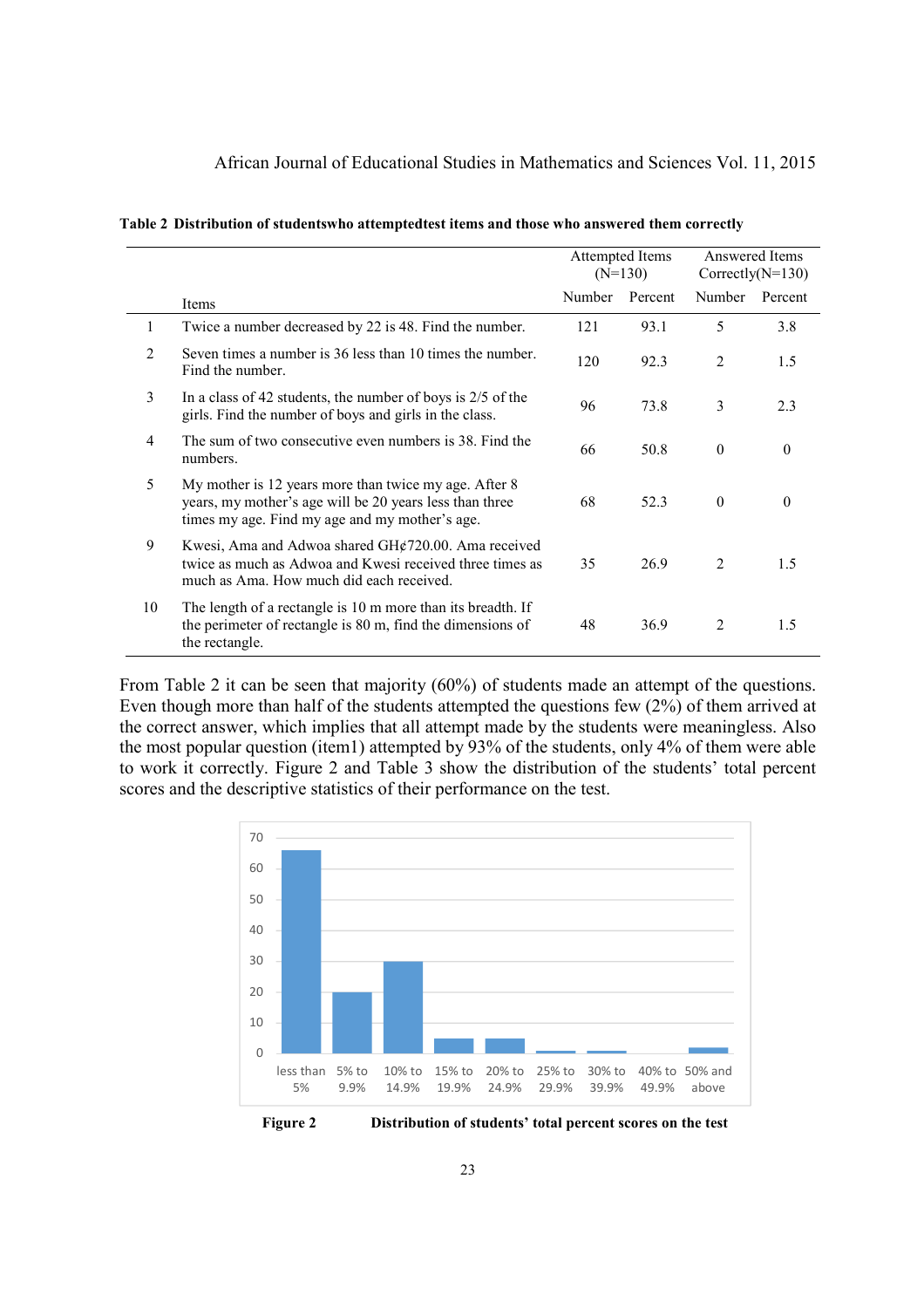E. Adu, C. K. Assuah, & S. K. Asiedu-Addo

| Table 3       | Descriptive statistics of students' scores in the test |                |      |         |                     |      |        |
|---------------|--------------------------------------------------------|----------------|------|---------|---------------------|------|--------|
|               | N                                                      | Min            | Maxi |         | Mean Std. Dev. Mode |      | Median |
| Raw scores    | 130                                                    | $\overline{0}$ | 51   |         | 5.31 6.79 1 3       |      |        |
| Percent score | 130                                                    | $\theta$       |      | 73 7.59 | 18.55               | 1.43 | 4.29   |

From Table 3, the highest score on the items was 73% and the least score was 0%. With a mode and median as low as, 1.43% and 4.29% respectively, it was observed that the distribution was highly positively skewed with nearly 70% of the students scoring less than 10% (Figure 2) of the total score. Only four of the students scored beyond 25%, they scored 26%, 34%, 60% and 73% respectively. Since majority of the students, attempted the questions, with the few arriving at the correct answer, and the distribution of the results being highly positively skewed, it can be argued that majority of the students have little or poor knowledge in tackling linear equation word problems.

*Research question 2: What errors do senior high school students make in solving linear equation word problems?* 

Table 4 shows the distribution of students attempting, or making errors, in the three item categories.

|                      |                | Comprehension |      | Transformation |               | Process Skills |               | Encoding |      |
|----------------------|----------------|---------------|------|----------------|---------------|----------------|---------------|----------|------|
| Content category     |                | N             | $\%$ | N              | $\frac{0}{0}$ | N              | $\frac{0}{0}$ | N        | $\%$ |
| Integer<br>Problems  | Mean attempted | 44            | 34   | 74             | 57            | 60             | 46            | 25       | 19   |
|                      | Mean error     | 29            | 66   | 54             | 73            | 45             | 75            | 20       | 80   |
| Age<br>Problems      | Mean attempted | 71            | 55   | 54             | 42            | 37             | 29            | 28       | 22   |
|                      | Mean error     | 50            | 70   | 50             | 93            | 33             | 89            | 25       | 89   |
| Fraction<br>Problems | Mean attempted | 53            | 41   | 45             | 35            | 28             | 21            | 20       | 15   |
|                      | Mean error     | 47            | 89   | 42             | 93            | 25             | 89            | 18       | 90   |

**Table 4 Mean number of students attempting, or making errors, in LEWPs in thethree content categories** 

From Table 4 it is clear that integer problems were the least attempted by the students. The average percentage number of students' attempting the integer problem was 34% Out of this low proportion, 66% could not comprehend (i.e. made comprehension errors). Exhibits 1 and 2 are samples of what most students did by not defining variable when they began solving the integer problems. These suggest they either do not understand or deliberately skipped the step.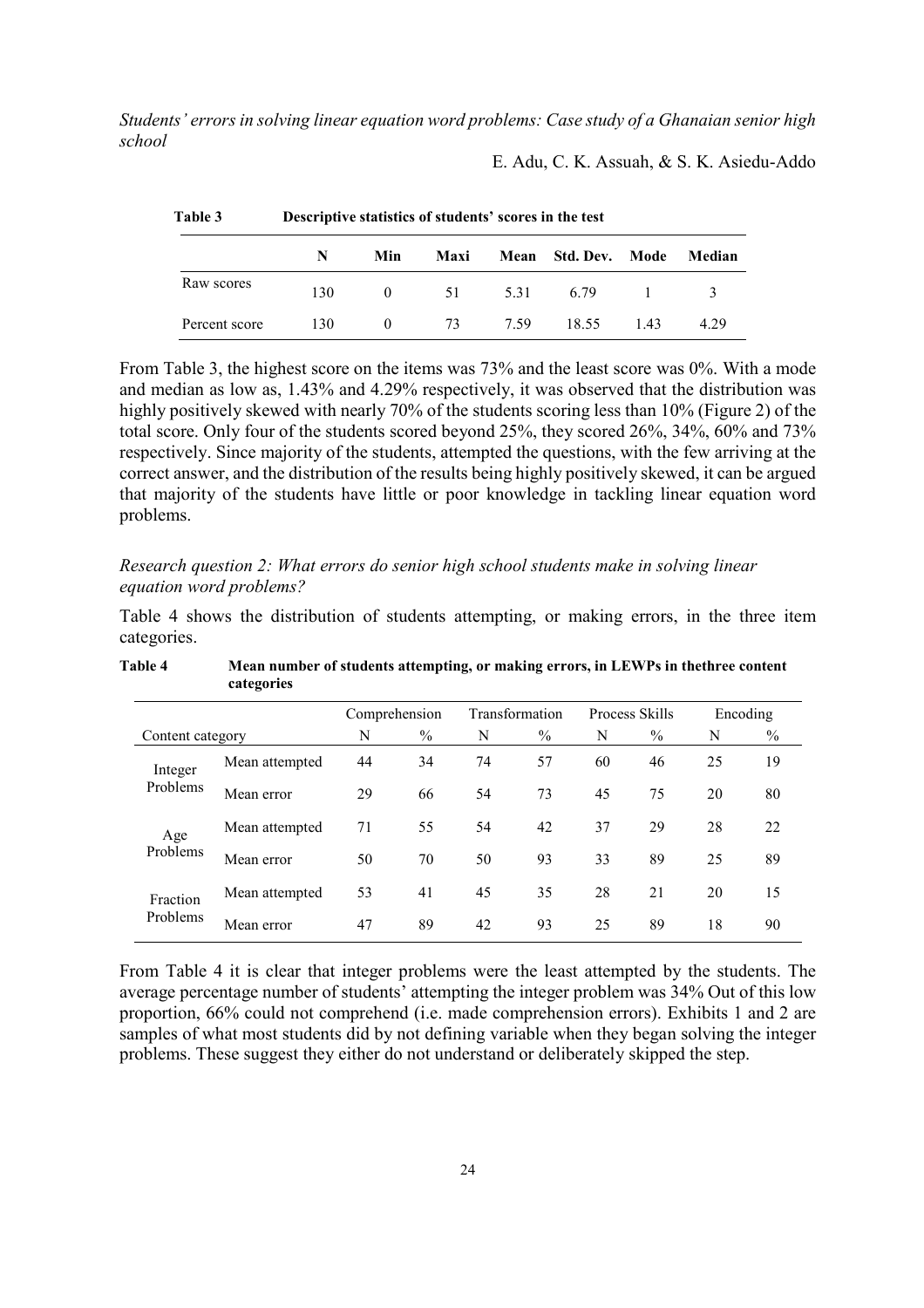African Journal of Educational Studies in Mathematics and Sciences Vol. 11, 2015

1. Twice the number decreased by 22 is 48. Find the number.  $2x - 22 = 48 +$  $2x = 48 - 220$ <br> $2x = 48 - 220$ Exhibit 1 Seven times the number is 36 less than 10 times the number. Find the number.  $+22.48 \times 10^{10}$  $-360$  $x:25140$ Exhibit 2

As demonstrated in the Exhibits, many of the students were unable to define the variables but wrote mathematical statements and made errors in the process. Even though 57% of the students attempted to write the mathematical expression to solve the problem, a substantial (73%) proportion failed and made transformation error; that is, they were unable to write the correct algebraic transposition for the equation. There were also many of the students who defined variable but could not proceed to write the mathematical statement. Though 46% of the students who reached the process skills level majority of them (75%) could not do the computation to obtain the correct answer (i.e. made process skills errors). Finally 80% of the 25 students who reached the final stage of the solution made encoding errors, that is, they failed to Substitute the value of the variable into the equation to obtain correct answer only.

Similar error were observed in the age and fraction problems. Under the age problems, the average percentage number of students' attempting the age problems was 55%. Out of this proportion, 70% could not comprehend (i.e. made comprehension errors). Even though the variable was clearly stated in item 6, the students could not write the mathematical statement (i.e. made transformation error). Unlike the integer problems, only 29% of the students reached the process skills level on the age problems, and a large proportion (89%) of them could not solve the problems satisfactorily. Finally 89% of the 22 students who reached the final stage of the solution made encoding errors. In the third category, fraction problems, the students also made several errors. A large proportion (89%) out of the 41% of the students who attempted the fraction problems made comprehension errors (Table 4). Also out of 21% of the students who reached the process skills level on the fraction problems, a large proportion (89%) of them could not solve the problems satisfactory. Finally 90% of the 15 students who reached the final stage of the solution made encoding errors. All in all the proportion of students reaching the encoding level in the three categories was very few  $( $30\%$ ). These results clearly show that the students had$ difficulties in solving LEWPs and most of their difficulties result from their poor language skills.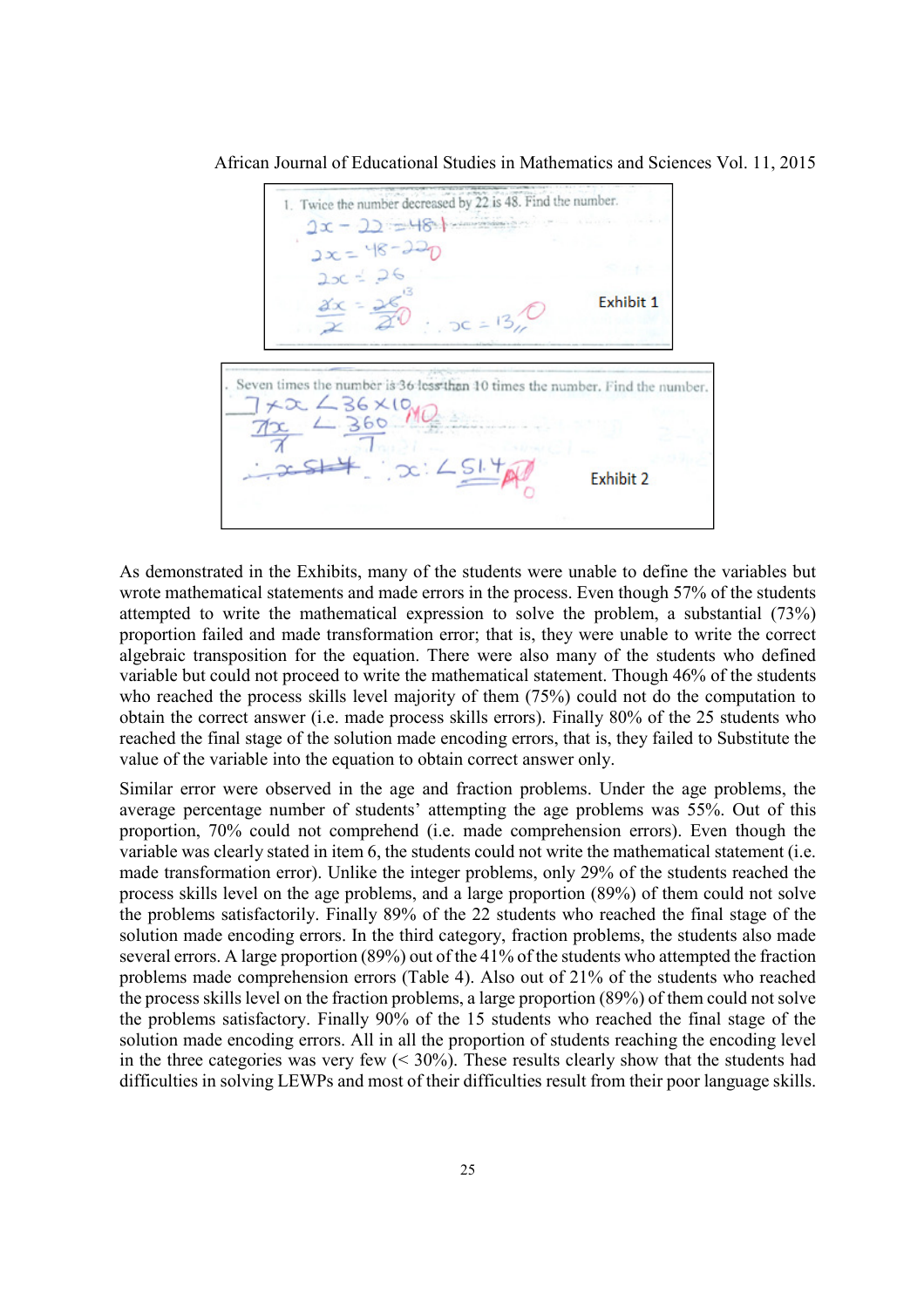E. Adu, C. K. Assuah, & S. K. Asiedu-Addo

### **Discussion**

The result show that majority (60%) of the students attempted most of the questions with a few (2%) arriving at the correct answer. . The mode and median scores were as low as, 1.43% and 4.29% respectively, making the distribution highly positively skewed. These results show that majority of the students have little or poor knowledge in tackling linear equation word problems even though it a topic they have been introduced to in the Junior High School.Earlier studies in the Mathematics Education Department, University of Education, Winneba, have shown similar results (Adu, 2013; Issaku, 2012). Booth (1984), also found that students have weak knowledge of LEWPs due to their' wrong ideas or misconceptions. The finding is also consistent with statements in the West Africa Examination Council's mathematics chief examiners' reports that most candidates had problems with solving word problems in the West Africa Senior Secondary Certificate Examination (WAEC, 2008, 2011, 2012, 2013).

The also study revealed several errors senior high school students make in solving linear equation word problems in the three content categories examined, which are integer problems, age problems and fraction problems. These errors were identified based on the modified Newman Error Hierarchical levels, which are reading, comprehension, transformation, process skills and encoding errors (Newmam, 1983). In all the three content categories the first error that was made by the students were comprehension errors; with 66% of the students making error in integer problems, 70% in age problems and 89% in fraction problems. Most comprehension errors occur because students do not understand the terms used. Students often misunderstood what the question wants. This weakness is probably due to the lack of emphasis by teachers in teaching the LEWPs. This finding of the study agrees with earlier findings in the research of Intanku (2003), Norasiah (2002), Rahim (1997) and Roslina (1997), which found that students always made errors in understanding the terms used since the mathematical terminology is ignored. This finding also corroborates the West Africa Senior Secondary Certificate Examination Chief Examiner's report that when candidate were asked to translate word problem into mathematical statement they found it difficult to do so (West Africa Examination Council, 2013). It is also consistent with what Anamuah-Mensah and Mereku (2005) observed that the students' weak problem solving abilities were due to their inability to comprehend the language of test.

The second common error observed in the three content categories was transformation error which occurred during the translation of the statement to algebraic from (or mathematical statement); with 73% of the students making the error in integer problems, 93% in age problems and 93% in fraction problems. This error occurs because the students failed to understand and describe what is required by the questions. This results in failure to solve the problems and as a result they write the answers that are not suitable with concepts and methods that they have learnt. This observation concur with the findings of Norasiah (2002) and Rahim (1997)in which problematic students failed to translate mathematical problems into mathematical form and also having problem understanding the special terms in mathematics. Mayer (1982) and Bishop et al.(2008) also found that the primary source of difficulty for students in solving algebraic word problems was translating the story into appropriate algebraic expressions. They pointed out that this involves a triple process: assigning variables, noting constants, and representing relationships among variables, which many of the students were not able to do.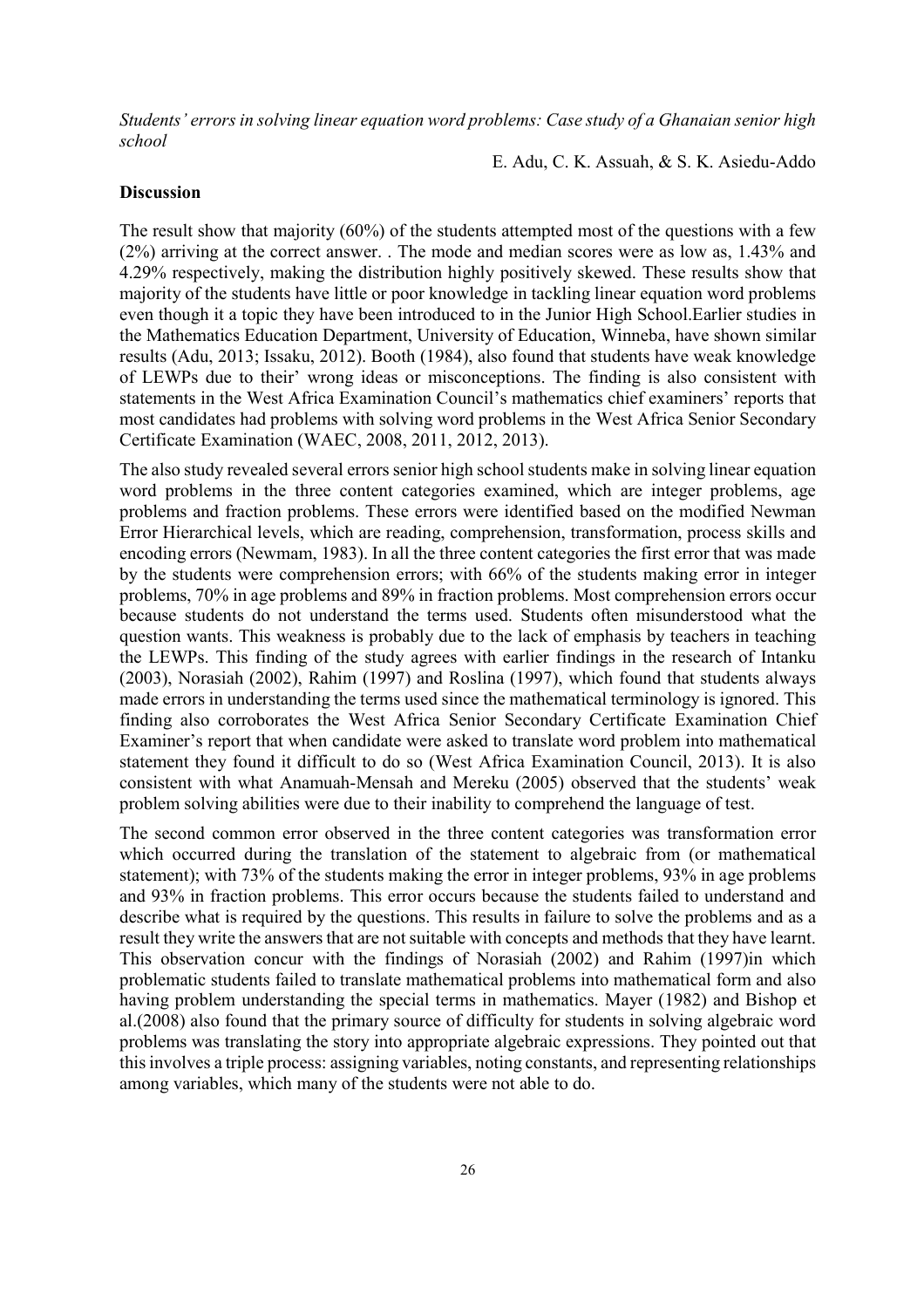The next error type occurred in the three content categories was process skills error which occurred during computation process. In this, 75% of the 60 students who reached the process skills made error in the integer problems, 89% of the 37 students made error in the age problems and 89% of the 28 students made the error in the fraction problems. Examples of process skills errors committed by students involve the operation of addition, subtraction, multiplication and division. At the same time students also experienced difficulties in replacing the positive and negative sign, resulting in errors in solving LEWPs. Norasiah (2002) observed that most students make error at the process skill level especially in the expansion of quadratics expression. The findings of the study also support the research of Roslina (1997)which reported that most low and average students face difficulty in simplifying algebraic expressions as well as performing algebraic operations.

The final error that occurred in the three content categories was encoding error which occurred at the final stages of the work. The number of students reaching the encoding level in each of the content categories was very few  $(< 30$ ). With the students who reached this level, 20 out of 25 made the encoding error in integer problems, 25 out of 28 made the encoding error in age problems and 18 out of 20 made the encoding error in fraction problems. The encoding errors observed in this study corroborate earlier research findings of Allan (2005), who also found that some of the students in his study were unable to express some of the answers in the acceptable form. Although there were other minor errors in solving the LEWPs such as carelessness error and motivation error in Clement's study (as cited in Effandi, Ibrahim, & Siti, 2010), such errors are not considered in this study.

In conclusion, it can be argued from the results that students' errors in solving linear equation word problems are due largely to their inability to interpret the sentences, which is caused by their poor language skills and their teachers' failure to teach them with the appropriate methods. This may also result from the failure or inability of teachers to ensure that every student masters the basic skills before moving to new topics.

# **Conclusion and Recommendations**

The research has shown that, many students did not understand basic terms used in solving linear equation word problems. Also, they do not show interest in solving linear equation word problems and therefore fail in making proper analysis when deducing equations from word problems. The student's inability to translate and solve algebraic word problems is their inability to break the questions into bits, interpret and represent words by variables. To overcome these difficulties, it is recommended that the senior high school syllabus and textbooks should be revised to provide opportunities for students to form algebraic expressions and equations from word problems independently before the introduction of linear equation word problems. Also Mathematics teachers should create opportunities for students to relate word problems to mathematical ideas and concept to enable the students connect or relate everyday real life situations and problems mathematical ideas and concepts.

#### **References**

Adu, E. (2013). *Swedru School of Business students' difficulties in solving linear equation word problems.* (Unpubished BSc project report), Winneba. University of Education, Winneba, Department of Mathematics.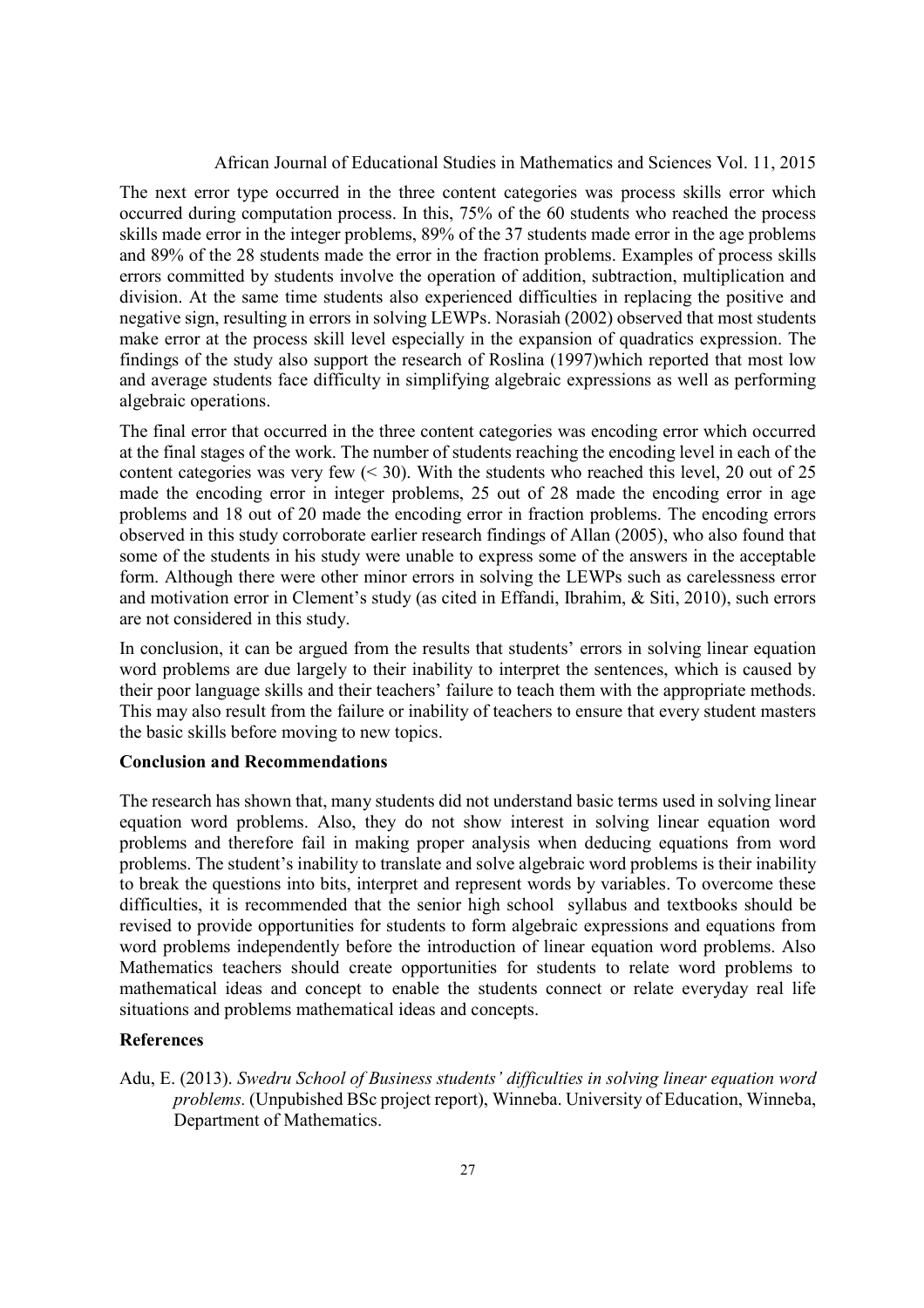E. Adu, C. K. Assuah, & S. K. Asiedu-Addo

- Allan, W. L. (2005). Active Mathematics In Classrooms: Finding Out Why Children Make Mistakes – And Then Doing Something To Help Them. *Square one , 15* (4), 15-19.
- Allan, W. L. (2010). Numeracy, Literacy and Newman's Error Analysis. *Journal of Science and Mathematics Education in Southeast Asia , 33* (2), 129-148.
- Anamuah-Mensah, J., & Mereku, D. K. (2005). Ghanaian JSS2 Students' Abysmal Mathematics Achievement in Timss-2003: A Consequence of the Basic School Mathematics Curriculum. *Mathematics Connection , 5*, 1-14.
- Bishop, A., Filloy, E., & Puig, L. (2008). *Educational algebra: A theoretical and empirical approach.* Boston, MA, USA: Springer.
- Booth, L. R. (1984). *Algebra, Children's Strategies and Errors* (Vol. 42(3)). Windsor, UK: NFER-Nelso.
- Casey, D. P. (1978). Failing students: a strategy of error analysis. In P. Costello, Aspects of Motivation (pp. 295-306). Melbourne: Mathematical Association of Victoria.
- Clarkson, P. C. (1980). The Newman Error Analysis- some extensions. In B. A. Foster, *Research in Mathematics Education in Australia* (pp. 11-22). Australia: Hobart Mathematics Education Research Group of Australia.
- Clement, J., Narode, R., & Rosnick, P. (1981). Intuitive misconceptions in algebra as a source of math anxiety. *Focus on Learning Problems in Mathematics , 3(4)*, 36-45.
- Clements, M. A. (1980). Analysing children's errors on written mathematical tasks. *Educational Studies in Mathematics , 11 (1)*, 1-21.
- Effandi, Z., Ibrahim, & Siti, M. M. (2010). Analysis of Students' Error in Learning of Quadratic Equations. *International Education Studies*, *3(3*), 105-110.
- Griffiths, H. B., & Howson, A. G. (1974). *Mathematics, Society and Curricula* (Vol. II). London: Cambridge University Press.
- Hudoyo, H. (1998). *Pembelajaran Matematika Menurut Pandangan Konstruktivistik.* Indonesia: [Learning mathematics through contructivist perspectives]. Conference Paper Seminar Nasional Upaya Meningkatkan Peran Pendidikan Matematika dalam Menghadapi Era Globalisasi. PPS IKIP Malang.
- Intanku, S. S. (2003). *Diagnosis Jenis Kesilapan Pelajar dalam Pembelajaran Perbezaan.[Diagnosis for the type of error in differentiation] Master of Education Research Project.* Kebangsaan, Malaysia: Universiti Kebangsaan.
- Issaku, I. F. (2012). *Using modeling technique to help students overcome their difficulties in word problems on linear equations in Tamale Business Senior High School.* (M.Ed. thesis), Winneba: University of Education, Winneba, Department of Mathematics Education.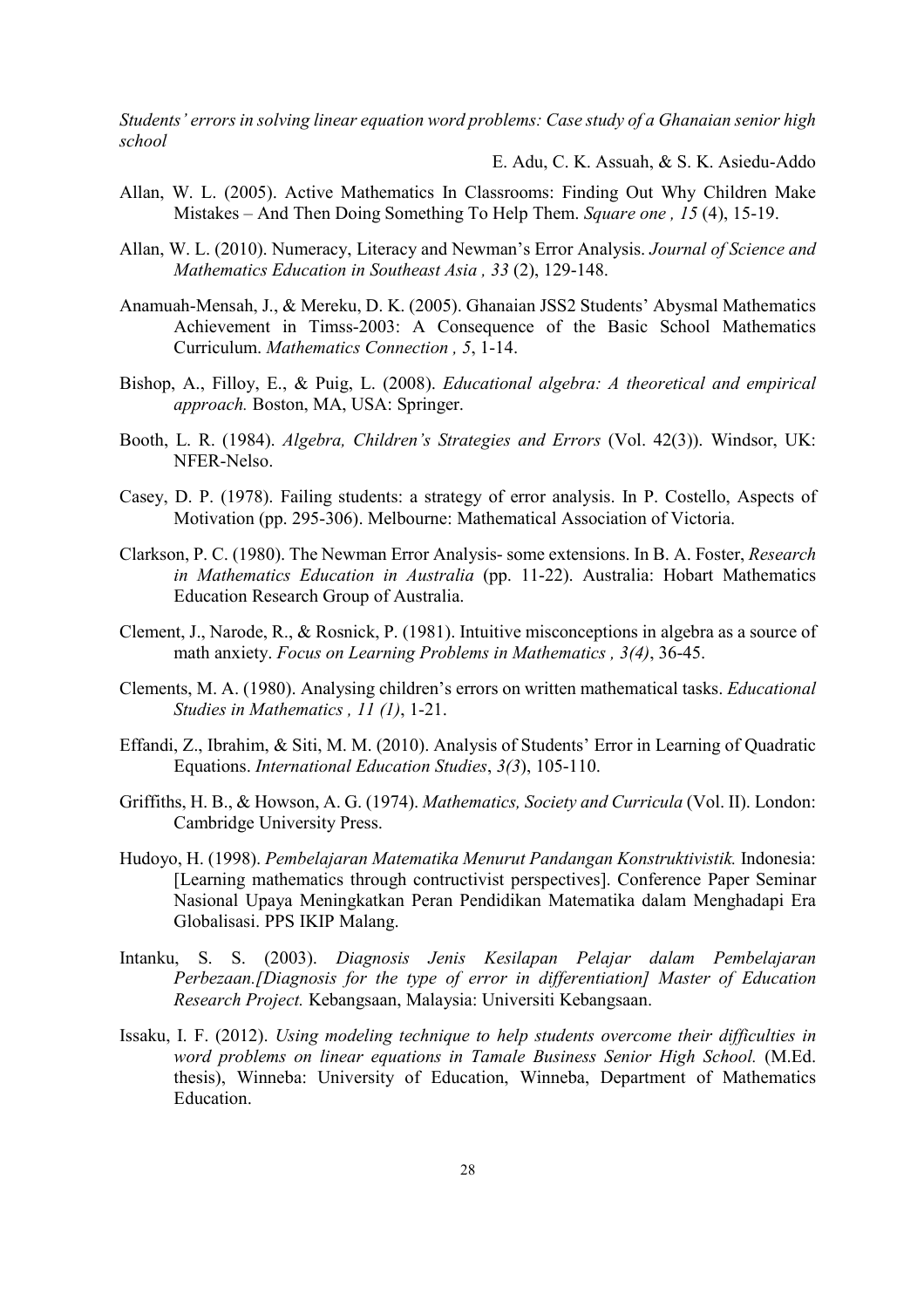- Lianghuo, F; Yan, Z. (2000). Problem Solving in Singaporean Secondary Mathematics Textbooks. *The Mathematics Educator , V*, 117-141.
- Martin et al. (1994). *Mathematics for Teacher Training in Ghana: Tutor Notes & Students' Activities.* Accra: Unimax Publishers.
- Mayer, R. E. (1982). Memory for algebra story problems. *Journal of Educational Psychology , 74*, 199-216.
- Ministry of Education. (2010). *Teaching Syllabus for Core Mathematics (Senior High School 1 – 3).* Accra: Ministry of Education.
- Ministry of Education. (2007). *Teaching Syllabus for Mathematics (Junior High School 1 3).* Accra: Ministry of education.
- Ministry of Education. (2012). *Teaching Syllabus for Mathematics (Junior High School 1 3).* Accra: Ministry of Education.
- National Council of Teachers of Mathematics. (2000). *Curiculum and Evaluation Standards for School Mathematics.* Reston, VA: National Council of Teachers of Mathematics.
- Newmam, M. A. (1983). *Strategies for diagnosis and remediation.* Harcourt, Sydney: Brace Jovanovich.
- Newman, M. A. (1977). An analysis of sixth-grade pupils' errors on written mathematical tasks. *Victorian Institute for Educational Research Bulletin* , 39, 31-43.
- Norasiah, A. (2002). *Diagnosis jenis kesilapan dalam hierarki Pembelajaran Serentak. [ Error type diagnin learning simultaneous equation]. Master of Education Research Project.* Kebangsaan, Malaysia: Universiti Kebangsaan.
- Palm, T. (2009). Theory of Authentic Task Situations. In L. Verschaffel, B. Greer, W. Van Dooren, & S. Mukhopadhyay (Eds), *Words and World: Modelling Verbal Descriptions of Situation*. Rotterdam, Netherlands: Sense Publishers. (pp. 3-19).
- Rahim, M. N. (1997). *Problem solving skills among Lower Secondary School students, Master of Education Research Project.* Kebangsaan, Malaysia: Universiti Kebangsaan.
- Roslina, R. (1997). *Keupayaan algebra asas pelajar tingkatan empat sekolah menengah kerajaan Daerah Hulu Langat.[The ability of Form Four students in basic algebra].* Master of Education Research Project: Kebangsaan, Malaysia: Universiti Kebangsaan.
- Schoenfeld, A. H. (1992). Learning to think mathematically: Problem solving, metacognition, and sense making in mathematics. In D. A. Grouws, *Handbook of Research on Mathematics Teaching and Learning*. New York: Macmillan. (pp. 334-370).
- Stenberg, R. (2003). *Cognitive Psychology.* Belmont, CA: Wadsworth.
- Verschaffel, L., Greer, B., & De Corte, E. (2000). *Making sense of word problems.* Lisse, Netherland: Swets & Zeitlinger.